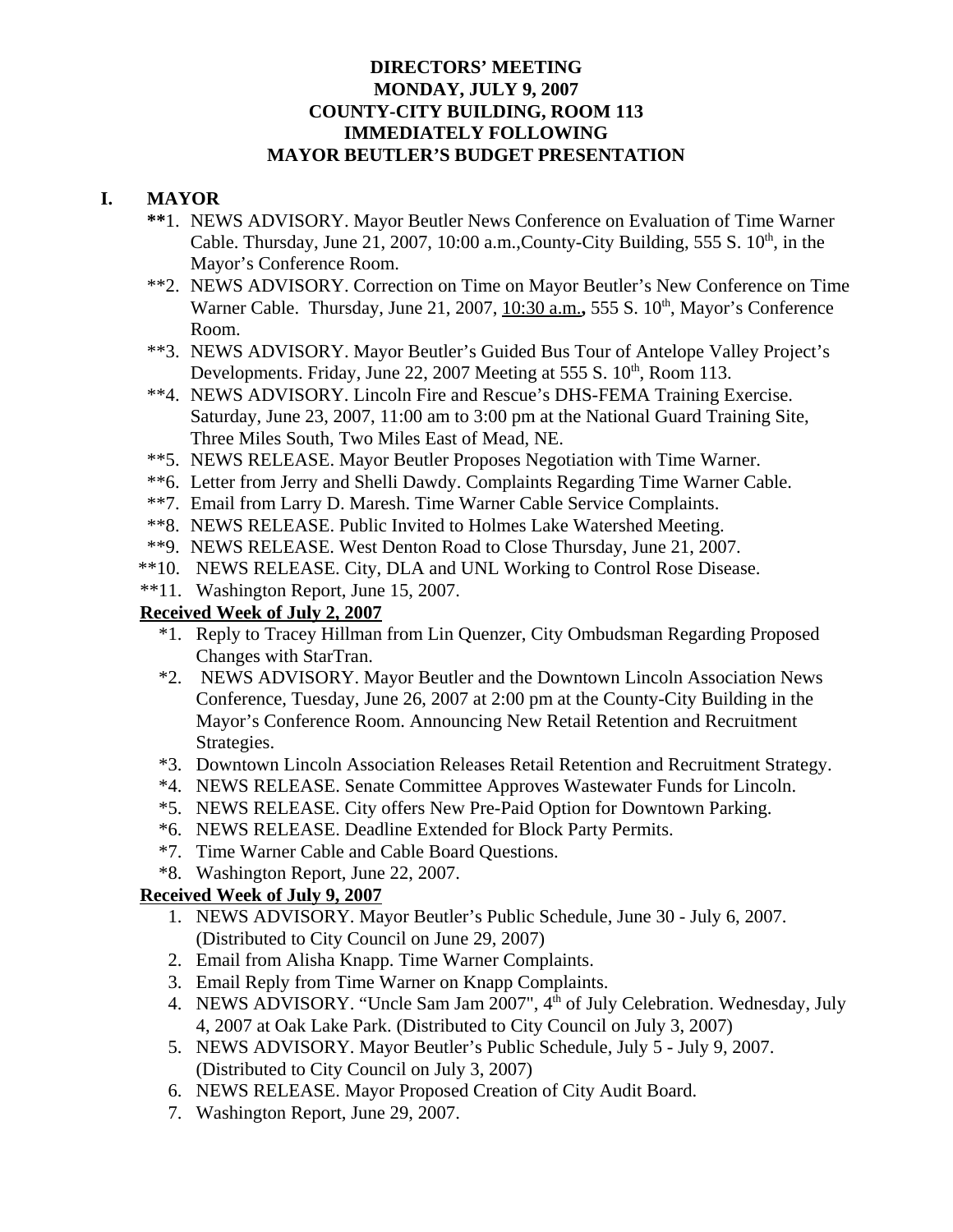## **ENGINEERING DEPARTMENT**

- 1. Memorandum from Roger Figard, City Engineer. Correction to Item 07-103,  $27<sup>th</sup>$  and Randolph Streets.
	- a) Photo of  $27<sup>th</sup>$  and Randolph Streets.

# **FINANCE DEPARTMENT**

- \*1. June Sales Tax Reports Reflecting April Activity:
	- a) Actual Compared to Projected Sales Tax Collections;
	- b) Gross Sales Tax Collections (With Refunds Added Back In);
	- c) Sales Tax Refunds; and
	- d) Net Sales Tax Collections.

## **FINANCE/CITY TREASURER**

\*1. Monthly City Cash Report and Pledged Collateral Statement for May 2007.

## **HEALTH DEPARTMENT**

- \*1. NEWS RELEASE. Hot Weather Alert.
- \*2. NEWS RELEASE. West Nile Virus Found in Mosquitoes in Lancaster County.
- \*3. NEWS RELEASE RE: Fireworks Injure 4,000 Kids Each Year.

# **Received Week of July 9, 2007**

1. NEWS RELEASE. Fourth of July Patriotism Also Means Cleaning Up Your Fireworks.

## **PLANNING DEPARTMENT**

\*\*1. Prairie Village North Addition, Final Plat #07014. Generally Located at North 84<sup>th</sup> Street and Adams Street.

# **Received Week of July 2, 2007**

- \*1. Meeting Cancellation. Board of Zoning Appeals Cancelled for June, 2007.
- \*2. Nebraska Capitol Environs Commission. Agenda for June 28, 2007.
- \*3. Letter to Mike Johnson, Olsson Associates RE: Wilderness Ridge 15<sup>th</sup> Addition, Final Plat #07034 - Generally located at Hollow Tree Drive and Rokeby Road.
- \*4. Letter from Tom Cajka to John Egger, HWS RE: Arnold Heights North Final Plat #07036 - Generally located at NW 48<sup>th</sup> Street and W. Cuming Street.

# **PARKS AND RECREATION DEPARTMENT**

- \*1. Response to Steve Anderson from Jerry Shorney, Assistant Director Parks Operations. Report on Restroom Conditions at Lewis Ballfields.
- \*2. Response to Harley Pfeiffer from Lynn Johnson, Parks & Recreation Department Director. Mowing in the Northern Portion of Larsen Park.

# **PLANNING COMMISSION FINAL ACTION**

- \*1. Special Permit No. 07017. Expansion of Nonconforming Use,  $48<sup>th</sup>$  and Dudley Streets. Resolution No. PC-01060.
- \*2. Special Permit No. 07016. On-and-Off Premise Alcohol Sales, 500 Westgate Boulevard. Resolution No. PC-01058.
- \*3. Special Permit No. 07020. Expansion of Nonstandard Single-Family Dwelling: 3539 So.  $40<sup>th</sup>$  Street. Resolution No. PC-01061.
- \*4. Special Permit No. 07018. Outdoor Seasonal Sales, Temporary Fireworks Stands, So.  $21<sup>st</sup>$  and "K" Streets. Resolution No. PC-01059.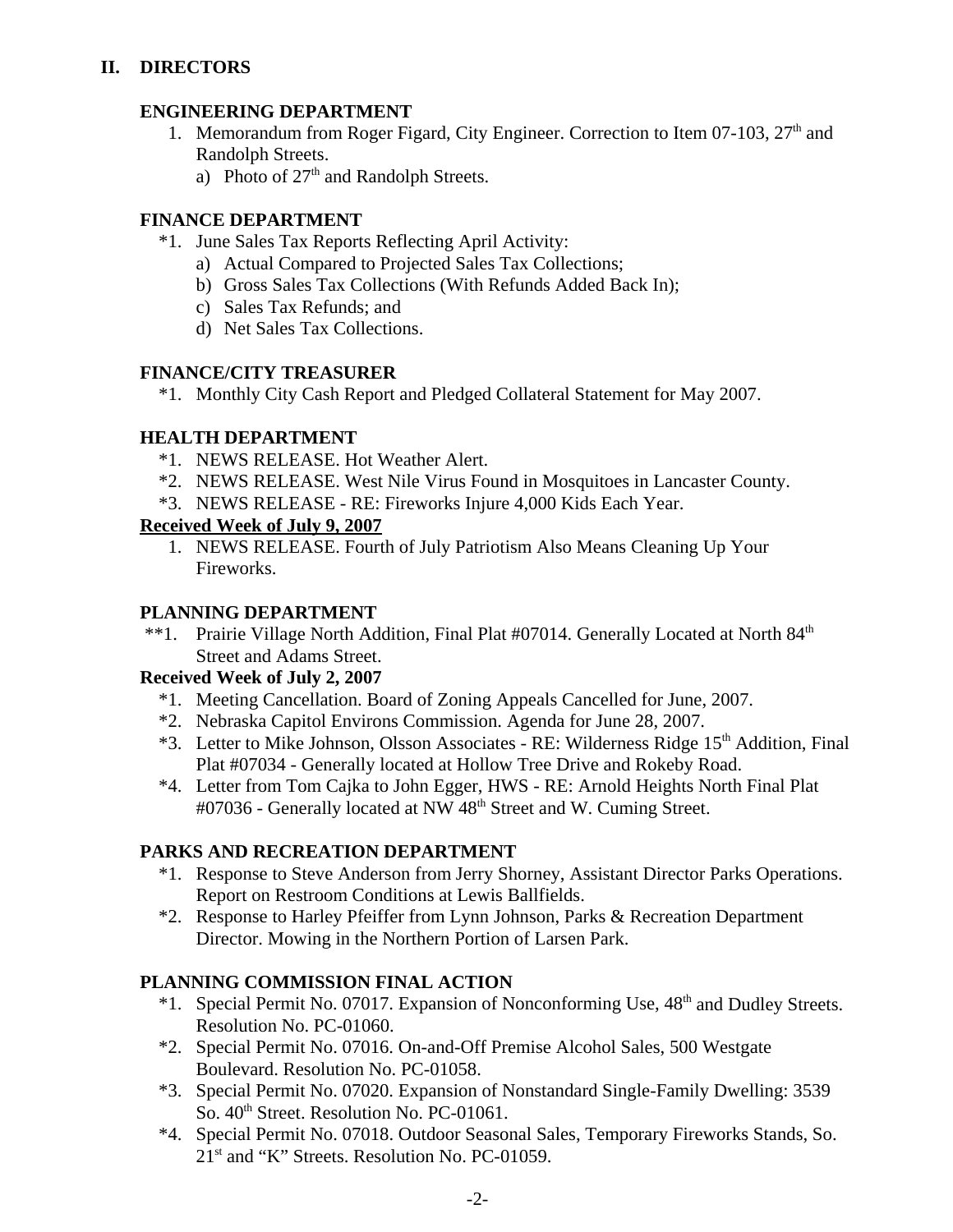#### **POLICE DEPARTMENT**

- 1. Chief Casady's Response to Email Forwarded to Councilman Cook from Kevin and Karen Jensen Regarding Illegal Fireworks.
- 2. Chief Casady's Response to email Forwarded to Councilman Spatz from David Jean Regarding Night Club in Residential Area.

# **PUBLIC WORKS DEPARTMENT**

- \*1. Response to Danny Walker from Randy Hoskins, Assistant City Engineer. Railroad Cleanup of Derailment in Area of  $1<sup>st</sup>$  and J Streets.
- \*2. Letter from Danny Walker, South Salt Creek Community Organization. Railroad Derailment in Area of 1<sup>st</sup> and J Streets, with Eight Photos of Concern.

## **Received Week of July 9, 2007**

- 1. ADVISORY. Storm Drainage Project #702381. Water Main Project #700277. Updated 07/02/07.
	- a) Map on Projects #702381 and #700277.

## **URBAN DEVELOPMENT**

 \*1. Memo to Mayor Beutler, Dave Landis and Roger Figard from Clinton Thomas, Housing Rehab and Real Estate. Parking Lot at 27<sup>th</sup> and Randolph.

#### **WEEDS DEPARTMENT**

\*1. Combined Weed Program, City of Lincoln. May 2007 Monthly Report.

# **III. CITY CLERK**

\*\*1. Item No. 32 on Council Agenda for 06/25/08. Bill No. 07-91.

# **IV. COUNCIL REQUESTS/CORRESPONDENCE**

# **JON CAMP**

- \*\*1. Questions from Roger Wilkening Regarding Stormwater Management with Reply from Karl Fredrickson, Public Works and Utilities Director.
- \*\*2. Email from Janet Coleman. Concerns with Possible Bus Route Changes.
- \*\*3. Email from Mike Reinmiller. Concerns with Proposal of Changes in Bus Routes.
- \*\*4. Email to City Council from Jon Camp. Concerns of Neighbors Near 80<sup>th</sup> and Pioneers Boulevard Rezoning.
	- a) Letter Regarding Change of Zone No. 07025; So.  $80<sup>th</sup>$  Street & Pioneers Boulevard;
	- b) Letter from Nebraska Nurseries, Inc. Change of Zone No. 07025.
- \*\*5. Email correspondence from Mike Reinmiller on StarTran.

## **Received Week of July 2, 2007**

\*1. Response to Mark Hesser Regarding Upcoming City Budget.

# **DOUG EMERY**

\*\*1. Request to Karl Fredrickson, Public Works & Utilities Director - RE: Stop Signs - Eastridge Elementary School (Emery RFI#1 - 05/21/07)

# **ROBIN ESCHLIMAN**

 \*1. Request to Steve Hubka, Budget Officer - RE: Carryover CIP funds (Eschliman RFI#8 - 06/28/07) **SEE RESPONSE FROM STEVE HUBKA ON 07/05/07. OUTSTANDING CITY CAPITAL IMPROVEMENT PROJECTS.**